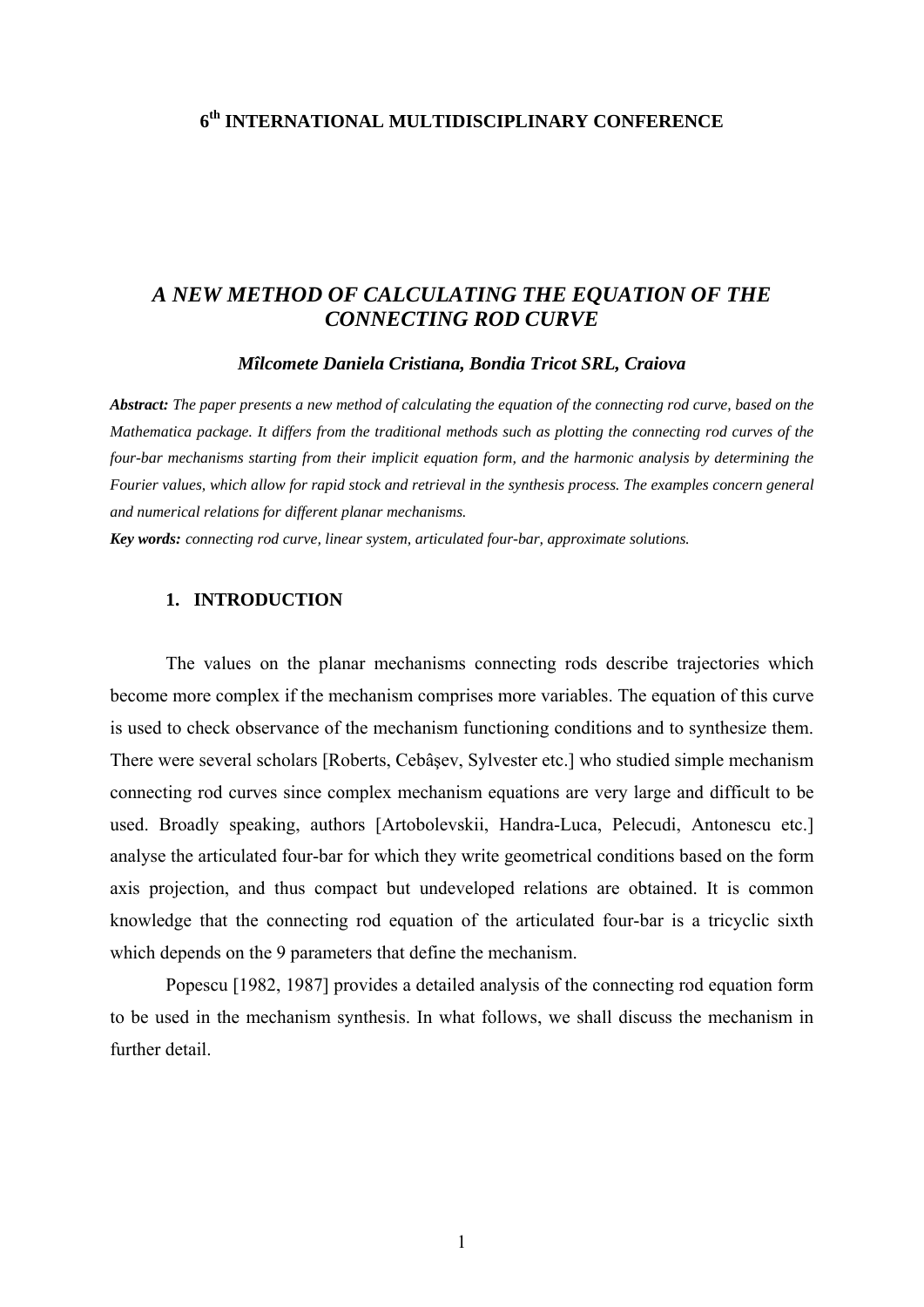# **2. THE CONNECTING ROD CURVE OF THE ARTICULATED FOUR-BAR MECHANISM**



**Fig. 1** *The articulated four-bar mechanism*

The E value in Figure 1 projects a trajectory whose equation is to be calculated. Starting from figure 1, we can determine the following relations:

$$
x_0 + a\cos\varphi + b\cos\alpha = x
$$
  
\n
$$
y_0 + a\sin\varphi + b\sin\alpha = y
$$
  
\n
$$
x_2 + d\cos\psi + e\cos\delta = x
$$
, (1)  
\n
$$
y_2 + d\sin\psi + e\sin\delta = y
$$
  
\n
$$
\beta = \alpha + \delta
$$

If we omit  $\varphi$  and  $\psi$ , then:

$$
(x - x_0 - b\cos\alpha)^2 + (y - y_0 - b\sin\alpha)^2 = a^2
$$
  
\n
$$
[x - x_2 - e\cos(\alpha + \delta)]^2 = [y - y_2 - e\sin(\alpha + \delta)]^2 = d^2
$$
, (2)

System (2), where  $\alpha$  depends on position, is rewritten as:

$$
A_1 \cos \alpha + B_1 \sin \alpha = C_1
$$
  
\n
$$
A_2 \cos \alpha + B_2 \sin \alpha = C_2
$$
, (3) where:  
\n
$$
Q = A_1 = 2b(x - x_0); K = B_1 = 2b(y - y_0); F = C_1 = (x - x_0)^2 + (y - y_0)^2 - a^2 + b^2;
$$
  
\n
$$
P = A_2 = 2e[(x - x_2)\cos \delta + (y - y_2)\sin \delta]; G = B_2 = 2e[-(x - x_2)\sin \delta + (y - y_2)\cos \delta];
$$
 (4)  
\n
$$
H = C_2 = (x - x_2)^2 + (y - y_2)^2 - d^2 + e^2
$$

System (3) provides:

$$
\cos \alpha = \frac{\begin{vmatrix} C_1 & B_1 \\ C_2 & B_2 \end{vmatrix}}{\begin{vmatrix} A_1 & B_1 \\ A_2 & B_2 \end{vmatrix}}; \sin \alpha = \frac{\begin{vmatrix} A_1 & C_1 \\ A_2 & C_2 \end{vmatrix}}{\begin{vmatrix} A_1 & B_1 \\ A_2 & B_2 \end{vmatrix}}; (5)
$$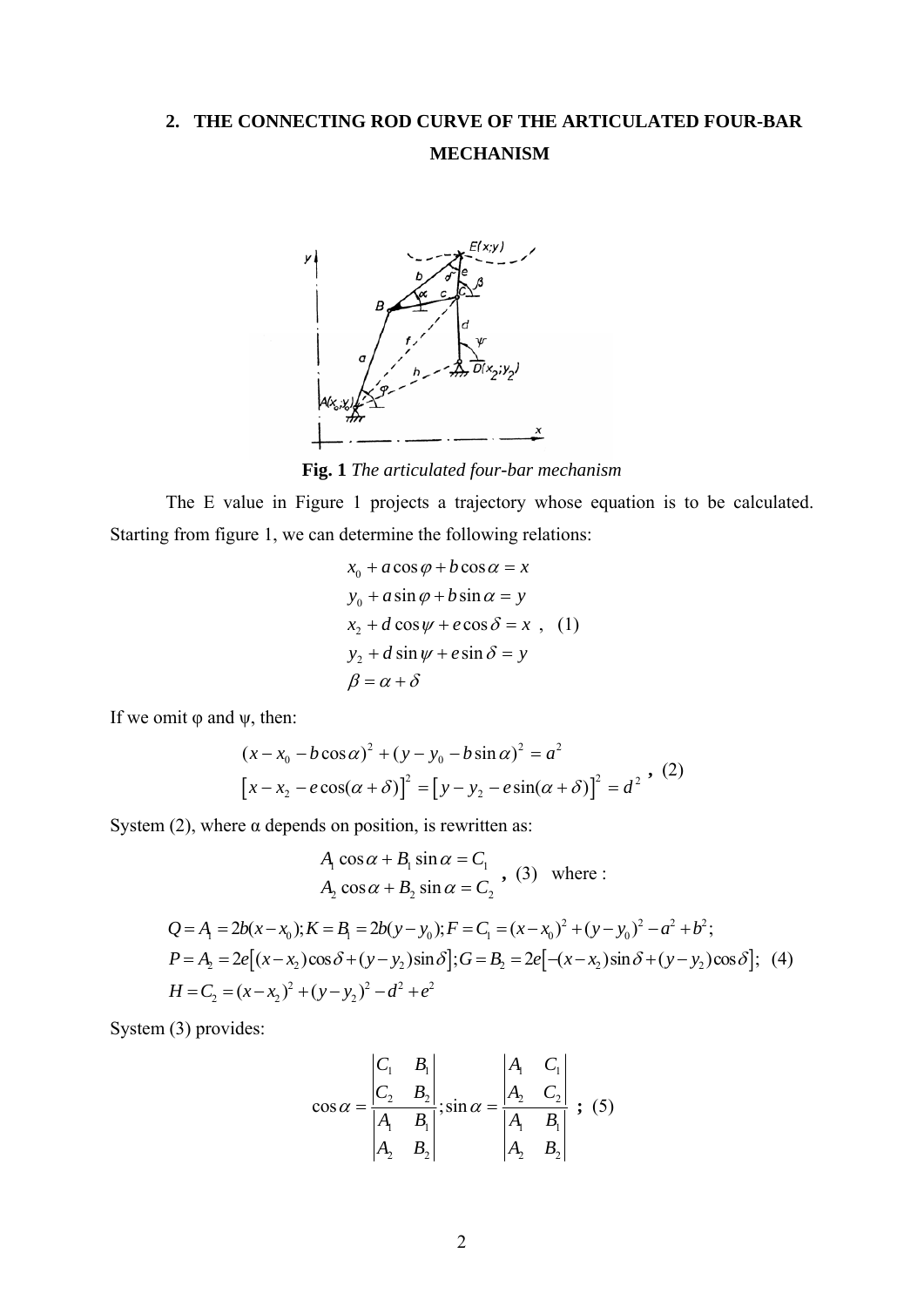and results in:

$$
E_i = (C_1B_2 + C_2B_1)^2 + (A_1C_2 - A_2C_1)^2 - (A_1B_2 - A_2B_1)^2 = 0 \text{ ; } (6)
$$

with  $i = 1, ..., 9$ .

Popescu (1982) proposes a 27-variable equation depending on the mechanism parameters. By ordering them according to power, the following form is to be found:

$$
Q_6x^2 + Q_3y^6 + Q_{22}xy^5 + Q_1x^4y^2 + Q_8x^2y^4 + Q_{14}x^3y^3 + Q_{25}x^5 + Q_{21}y^5 + Q_{11}x^3y^2 + Q_{12}x^2y^3
$$
  
+ $Q_{13}x^4y + Q_{17}xy^4 + Q_7x^4 + Q_7x^4 + Q_4y^4 + Q_2x^2y^2 + Q_{15}x^3y + Q_{18}xy^3 + Q_{26}x^3 + Q_{23}y^3$  ; (7)  
+ $Q_{16}x^2y + Q_{19}xy^2 + Q_9x^2 + Q_5y^2 + Q_{20}xy + Q_{27}x + Q_{24}y + Q_{10} = 0$ 

The relations between the 27 variables are determined by numerical methods and the final form is:

$$
Q_1(x^6 + y^6 + x^4y^2 + x^2y^4) + Q_2(x^2y^2 + x^4) + Q_4(y^4 - x^4) + Q_5y^2 + Q_9x^2 + Q_{10} +
$$
  
+
$$
Q_{10} + Q_{11}(x^5/2 + x^3y^2 + xy^4/2) + Q_{12}(y^5/2 + x^2y^3 + x^4y/2) + Q_{15}(x^3y + xy^3) + ;
$$
  
+
$$
Q_{16}x^2y + Q_{19}xy^2 + Q_{20}xy + Q_{23}y^3 + Q_{24}y + Q_{26}x^3 + Q_{27}x = 0
$$
\n(8)

Starting from these considerations, we aim to determine the precise equation form by using more recent data packages. The equation is 11 page-long (2 columns); for economy reasons, only a fragment is provided.

4 b^2 d^4 x^2 - 8 b^2 d^2 x^2 + 4 b^2 e^4 x^2 - 8 b^2 d^2 x^4 + 8 b^2 e^2 x^4 + 4 b^2 x^6  $b^2$  e^2 x^2 xa^2 + 4 b^2 x^4 xa^2 + 16 b^2 d^2 x^3 xd - 16 b^2 e^2 x^3 xd - 16 b^2 x^5 xd - $- 8$  b^2 d^4 x xa + 16 b^2 d^2 e^2 x xa - 8 b^2 e^4 x xa + 16 b^2 d^2 x^3 xa - 16 b^2 e^2 x^3 xa  $-8$  b^2 x^5 xa + 4 b^2 d^4 xa^2 - 8 b^2 d^2 e^2 xa^2 + 4 b^2 e^4 xa^2 - 8 b^2 d^2 x^2 xa^2 + 8 32 b^2 d^2 x^2 xa xd + 32 b^2 e^2 x^2 xa xd + 32 b^2 x^4 xa xd + 16 b^2 d^2 x xa^2 xd - 16 b^2 e^2 x xa^2 xd - 16 b^2 x^3 xa^2 xd - 8 b^2 d^2 x^2 xd^2 + 8 b^2 e^2 x^2 xd^2 + 24 b^2  $x^4$  xd^2 + 16 b^2 d^2 x xa xd^2 - 16 b^2 e^2 x xa xd^2 - 48 b^2 x^3 xa xd^2 - 8 b^2 d^2 xa^2  $xd^2 + 8 b^2 2 e^2 x a^2 x d^2 + 24 b^2 x^2 x a^2 x d^2 - 16 b^2 x^3 x d^3 + 32 b^2 x^2 x a x d^3 -$ 16 b^2 x xa^2 xd^3 + 4 b^2 x^2 xd^4 - 8 b^2 x xa xd^4 + 4 b^2 xa^2 xd^4 + 4 b d^2 y - 4 b e^2 y - 4 b x<sup> $\gamma$ </sup> 2 y + 8 b x xd y - 4 b xd<sup> $\gamma$ </sup> 2 y - 8 b^2 d^2 x^2 y^2 + 8 b^2 x^2 y^2 + 8 b^2 x^4 y^2 +16 b^2 d^2 x xa y^2 - 16 b^2 e^2 x xa y^2 - 16 b^2 x^3 xa y^2 - 8 b^2 d^2 xa^2 y^2 + 8 b^2  $e^{\lambda}$  xa^2 y^2 + 8 b^2 x^2 xa^2 y^2 - 16 b^2 x^3 xd y^2 + 32 b^2 x^2 xa xd y^2 - 16 b^2 x xa^2 xd y^2 + 8 b^2 x^2 xd^2 y^2 - 16 b^2 x xa xd^2 y^2 + 8 b^2 xa^2 xd^2 y^2 - 4 b y^3 + 4 b^2  $x^2 y^4 - 8 b^2 x x a y^4 + 4 b^2 x a^2 y^4 - 4 b d^2 y a + 4 b e^2 y a + 4 b x^2 y a - 8 b x x d y a + 4 b x^2 y^2$ 4 b xd^2 ya + 4 b y^2 ya +16 b^2 d^2 x^2 y yd - 16 b^2 e^2 x^2 y yd - 16 b^2 x^4 y yd - 32 b^2  $d^2$  x xa y yd + 32 b<sup> $\sim$ </sup>2  $e^{\frac{1}{2}}$  x xa y yd + 32 b $\sim$ 2 x $\sim$ 3 xa y yd + 16 b $\sim$ 2 d $\sim$ 2 xa $\sim$ 2 y yd - 16 b $\sim$ 2 e $\sim$ 2  $xa^2$  y yd - 16 b<sup> $\sim$ </sup>2 x $\sim$ 2 xa $\sim$ 2 y yd + 32 b $\sim$ 2 x $\sim$ 3 xd y yd - 64 b $\sim$ 2 x $\sim$ 2 xa xd y yd + 32 b $\sim$ 2 x xa $\sim$ 2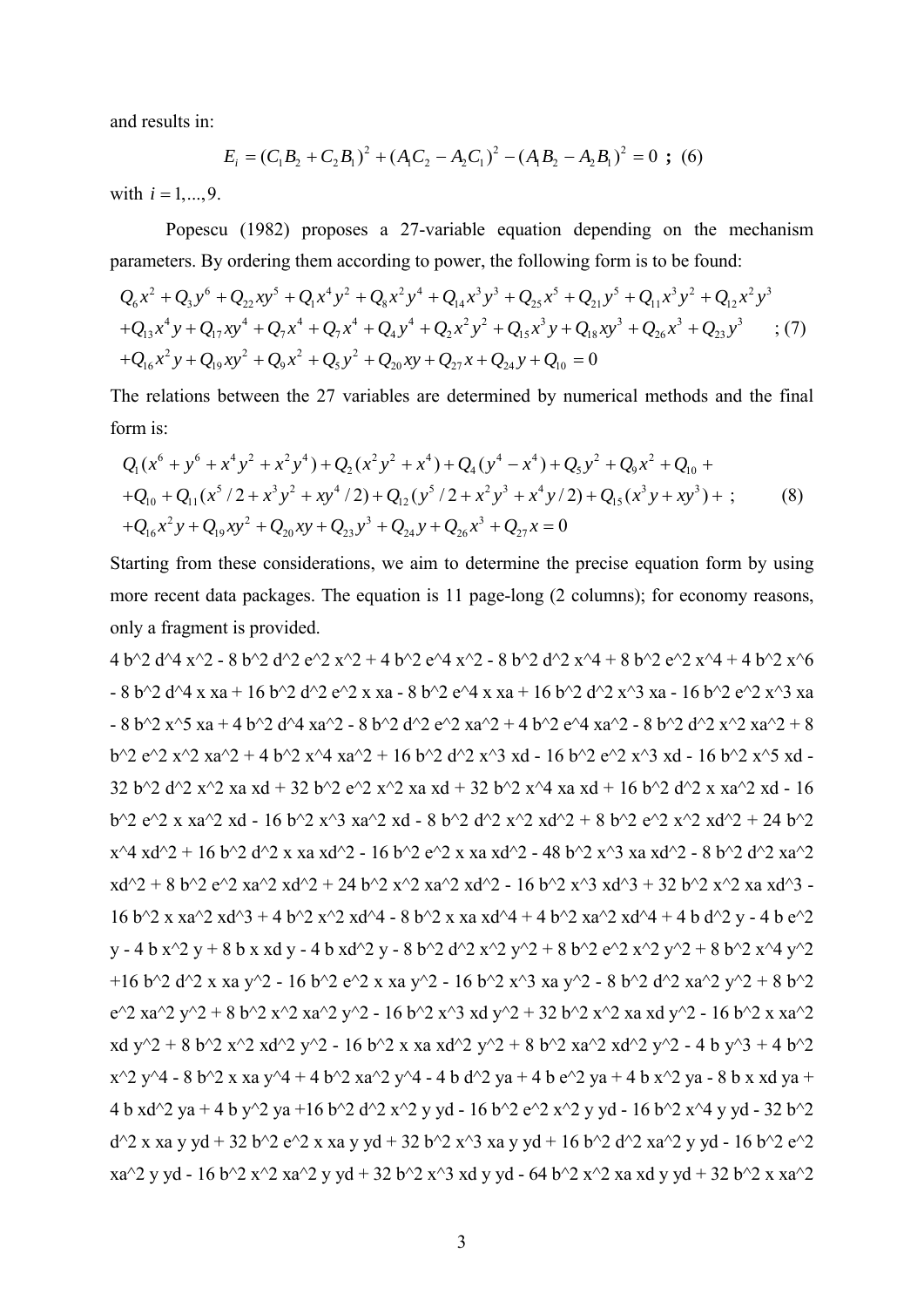xd y yd - 16 b^2 x^2 xd^2 y yd + 32 b^2 x xa xd^2 y yd - 16 b^2 xa^2 xd^2 y yd + 8 b y^2 yd -16 b^2 x^2 y^3 yd + 32 b^2 x xa y^3 yd - 16 b^2 xa^2 y^3 yd - 8 b y ya yd - 8 b^2 d^2 x^2 yd^2 + 8 b^2 e^2 x^2 yd^2 + 8 b^2 x^4 yd^2 + 16 b^2 d^2 x xa yd^2 - 16 b^2 e^2 x xa yd^2 - 16 b^2  $x^3$  xa yd^2 - 8 b^2 d^2 xa^2 yd^2 + 8 b^2 e^2 xa^2 yd^2 + 8 b^2 x^2 xa^2 yd^2 - 16 b^2 x^3 xd yd^2 + 32 b^2 x^2 xa xd yd^2 - 16 b^2 x xa^2 xd yd^2 + 8 b^2 x^2 xd^2 yd^2 - 16 b^2 x xa  $xd^2 yd^2 + 8 b^2 xa^2 xd^2 yd^2 - 4 b y yd^2 + 24 b^2 x^2 y^2 yd^2 - 48 b^2 x x a y^2 yd^2 +$ 24 b^2 xa^2 y^2 yd^2 + 4 b ya yd^2 - 16 b^2 x^2 y yd^3 + 32 b^2 x xa y yd^3 - 16 b^2 xa^2 y  $y d^3 + 4 b^2 x^2 y d^4 - 8 b^2 x x a y d^4 + 4 b^2 x a^2 y d^4 - 8 a^2 b d^2 e x^2 Cos[de] + 8 b^3$ d^2 e x^2 Cos[de] +………………….………….= 0 .

There are also equations of the connecting rod curve for some particular cases of the mechanism. Again, for economy reasons, these equations are not discussed in the paper. Nevertheless, it is worth mentioning that these equations are simpler. The equation of a real mechanism (in general) is calculated, i.e. numerical data for the mechanism parameters are provided. The following data were used:

$$
a = 30, b = 50, d = 40, e = 40, x_A = 10, y_A = 10, x_D = 100, y_D = 20, \delta = 60
$$

The data were divided into 10 groups (outside the angle) so as to not use large numbers (we are dealing with a sixth degree equation) and the resulting equation was:

 $(3.272069459180975^{*\,8}\,6 - 403917.81839644327x + 1.0291177647383088^{*\,8}\,6x^{\,8}2 - 403917.81839644327x$  $320794.25163305853$   $x^3$  + 43316.058002125144x^4 - 2957.431961543907x^5 + 83.99987743596876x^6 -304175.05080927734x^2 y + 44460.26475634218x^3 y - 2039.0748415112719x^4 y + 0. x^5 3.5109850529900985\*^6 y + 668102.9952181454xy  $y + 1.2677451705825222^{*\sim}6$  y^2 - 358975.97026955767x y^2 + 68747.01091271496x^2 y^2 -5914.863923087814x^3 y^2 + 251.99963230790624x^4 y^2 - 201799.7687668981y^3 + 44460.26475634218x  $y$ <sup>3</sup> - 4078.149683022544x<sup>2</sup>  $y$ <sup>3</sup> + 0. x<sup>3</sup>  $y$ <sup>3</sup> + 25430.95291058982  $y^4$  - 2957.4319615439076x  $y^4$  + 251.99963230790624x<sup>2</sup> y<sup>2</sup> - 2039.074841511272y<sup>2</sup>5 +  $0.x y^5 + 83.99987743596876y^6 = 0.$ 

 $2.5599999999999995*^6 + 1.2320026718958812*^6$  x + 289300.0085800688x^2 -129903.61154848206x^2 y + 34640.99846076536x^3 y - 1732.0499230382688 x^4 y + 0. x^5 y The equation is simpler as compared to the case in which letters are used. The equations for several particular cases are to be found following the same procedure. Thus, if  $xa = ya = yd = 0$  and the connecting rod triangle is equilateral, then the equation becomes: 192999.91267324513x^3+34999.95786862013x^4 - 2999.9954038488277x^5 + 99.99984679496093x^6 - 3.0206950657787398\*^6y - 311770.3129407689xy

4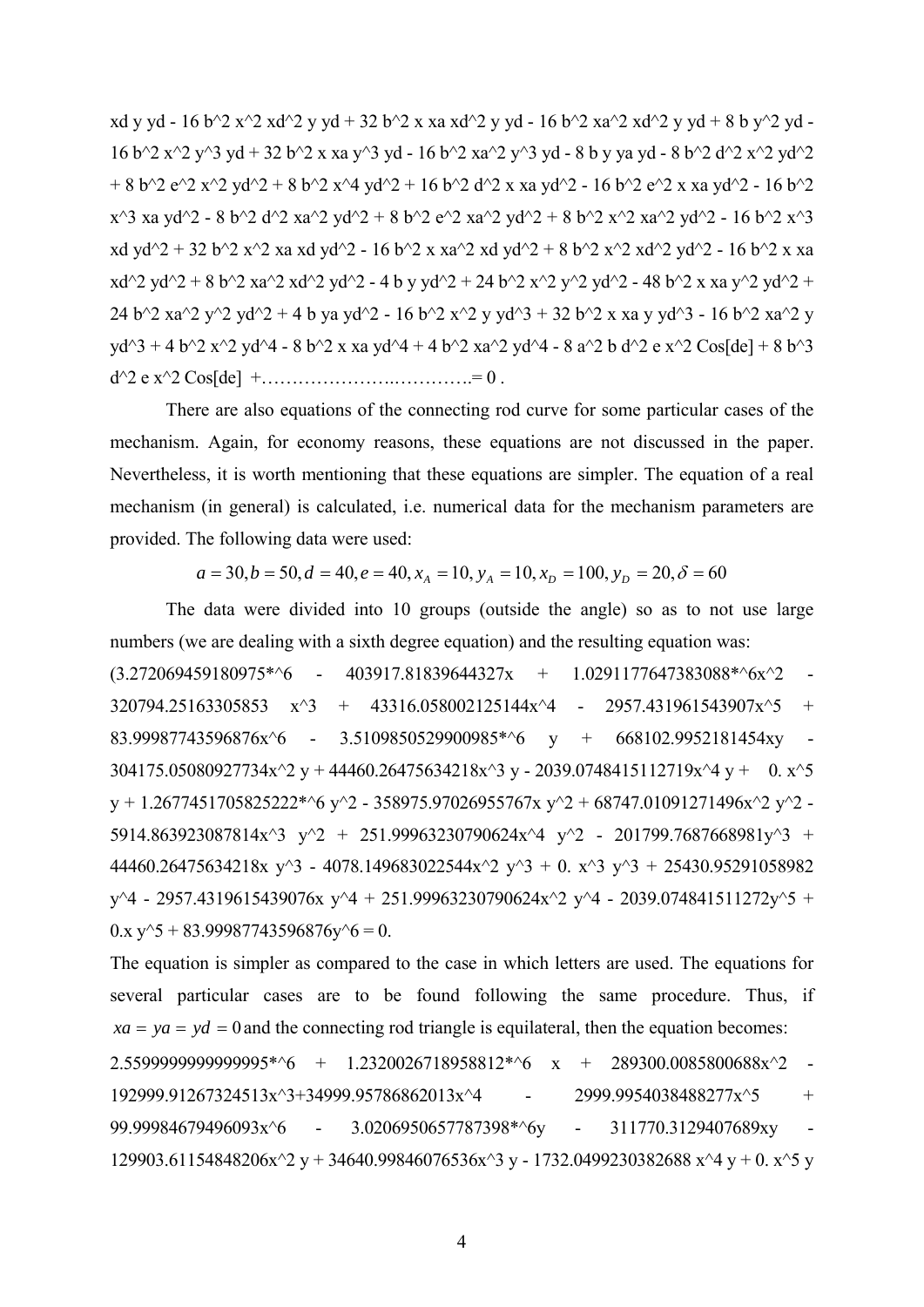+ 1.1092989667846297\*^6 y^2 - 192999.91267324513x y^2 + 49999.94637824807x^2 y^2 -5999.990807697656x^3 y^2 + 299.99954038488283x^4 y^2 - 129903.61154848206y^3 +  $34640.99846076537xy^3 - 3464.0998460765377x^2 y^3 + 0.x^3 y^3 + 14999.988509627936$ y^4 - 2999.995403848828x y^4 + 299.99954038488283 x^2 y^4 - 1732.0499230382684y^5 +  $0.x y^5 + 99.99984679496093y^6 = 0.$ 

Popescu [1995] used the same data to check the results and the equation which was found was identical to the one determined by traditional methods; consequently, the two procedures were validated.

# **3. RECCURENT PROBLEMS IN THE MECHANISM SYNTHESIS BASED ON THE EQUATION OF THE CONNECTING ROD CURVE**

The research aim was to determine an equation to be used in the mechanism synthesis. parameters. For a set number of values, we can determine the numerical values of the variables in the equation of the connecting rod curve and solve the non-linear equations that result from the equalizing of the variables and the values. Consequently, the final equation should include 9 variables depending on the mechanism

 The problem was solved partially [Popescu, 1995], some relations between the 27 variables being established while 16 variables were still independent. Therefore, new relations were to be determined between the 16 variables in order to reduce them to 9.

The methods based on Mathematica result in too many variables. What we need are numerical correlations between the variables to be used in real cases of four-bar mechanisms. were assumed to have resulted from truncation errors (calculation inaccuracies). For more precise calculations, the results were different. These were accounted for by the non-linear After numerous trials and errors, new correlations were found, but later on these correlations variables in the equation of the connecting rod, which depend on the system parameters.

is more complex than the one used for determining the equation of the connecting rod curve As shown, the equation of the connecting rod curve cannot be used for the mechanism synthesis: if Q(i) are given values, the 9 variables cannot be determined. The reason is that the system is too complex and the equations are difficult to solve as too large. In fact, this system and it is difficult to use in the synthesis because it is non-linear.

 Table 1 shows the variables of the simplified equation (8) for a real mechanism. It is obvious that there are no correlations that lead to the equation simplification.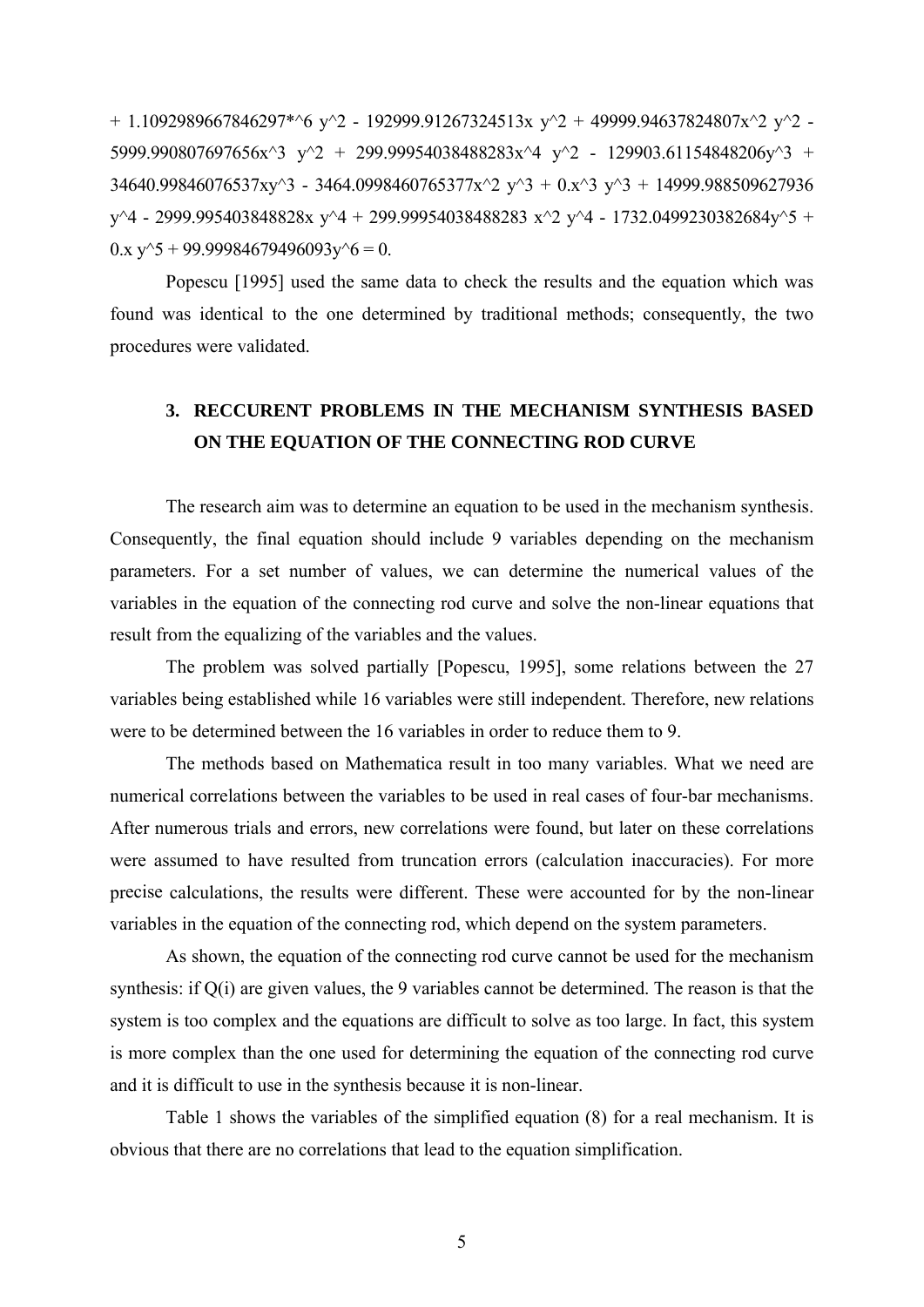*Table 1.*Solutions

| $i=1$   | $C(1) = -5.360991E-04$ | $i = 9$  | $C(9) = 28.67414$   |
|---------|------------------------|----------|---------------------|
| $i = 2$ | $C(2) = 3.85965$       | $i = 10$ | $C(10) = 42.85653$  |
| $i = 3$ | $C(3) = -2.350439$     | $i = 11$ | $C(11) = -706.2414$ |
| $i = 4$ | $C(4) = -18.15872$     | $i = 12$ | $C(12) = 19.93094$  |
| $i = 5$ | $C(5) = 852.3191$      | $i = 13$ | $C(13) = 650.3323$  |
| $i = 6$ | $C(6) = -0.2270539$    | $i = 14$ | $C(14) = -116.1669$ |
| $i = 7$ | $C(7) = 0.2633739$     | $i = 15$ | $C(15) = -743.5965$ |
| $i = 8$ | $C(8) = -3.51949$      |          |                     |

There were several attempts to find more correlations between the variables by using different data, different methods and different types of correlations. Yet, the results were not better as approximate numerical data were used, which allowed for calculation errors. Thus, the equations cannot be accurately validated.

### **4.CONCLUSIONS**

 The articulated four-bar synthesis cannot be made on the basis of the equations of the connecting rod curve because:

- the analytical form of the equation is too complex to be used for the mechanism synthesis and the resulting non-linear system would be more complex than the initial one;

- the equation of the connecting rod curve is of a high degree (6th) and comprises many variables, thus allowing for serious calculation errors (a 27 equation system);

- the solutions are but approximate, there is no accurate validation of the equation, i.e. for some other values on the curve different variables are to be found;

- there is no improvement if the equation is simplified – calculation errors are still possible;

more complex systems are much larger (tens of pages) and cannot be used for synthesis. - if the equations of the articulated four-bar are so complex, it is obvious that the equations of

#### **4. REFERENCES**

1. Antonescu, P. – Mecanisme. Curs. Editura Printech, Bucureşti, 2003.

- 2. Artobolevskii, I.I, Levitskii, N.I., Cerkudinov, S.A. Sintez ploskih mehanizmov, Gosu. Izd. Fiz. Mat. Lit., Moskva, 1959.
- 3. Handra-Luca, V. Mecanisme, Inst. Politehnic Cluj-Napoca, 1980.
- 4. Pelecudi, Chr. Precizia mecanismelor, Ed. Academiei, Bucureşti, 1975.
- . Popescu, I. Folosirea ecuaţiei curbei de bielă la sinteza mecanismelor. În: PRASIC'82, 1982, Inst. Politehnic Braşov. 5